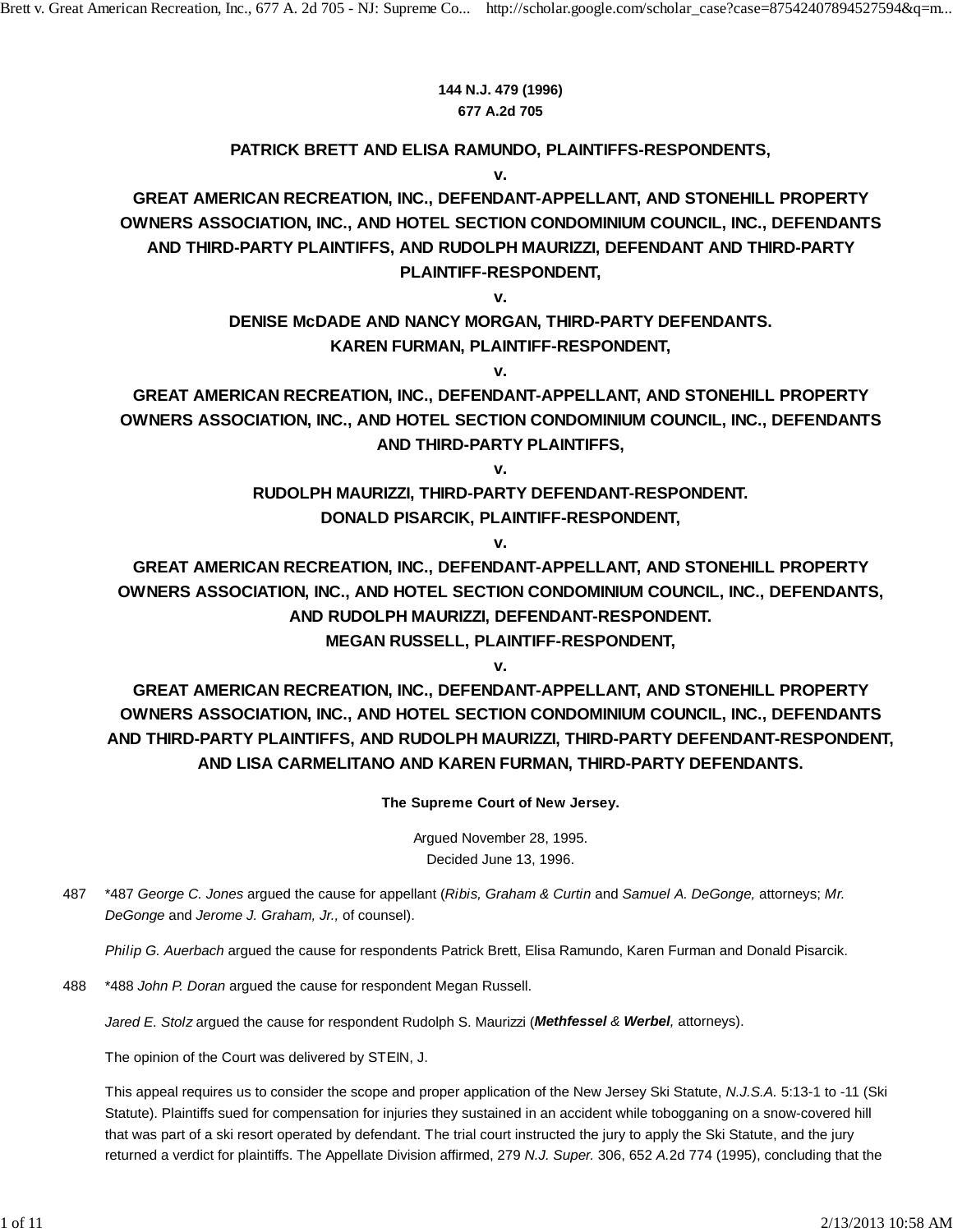Ski Statute governed and that it was correctly interpreted by the trial court. We granted certification. 141 *N.J.* 97, 660 *A.*2d 1196 (1995).

## **I**

Plaintiffs, Patrick Brett, Karen Furman, Donald Pisarcik, Megan Russell, and Elisa Ramundo, were five of a larger group of college friends, then twenty and twenty-one years old, who had travelled to Vernon Township to spend a winter weekend at a condominium there. The condominium belonged to defendant Rudolph Maurizzi, an uncle of one of the group. It is one of a number of condominiums built along the slope of Great Gorge North on either side of a vacant strip of hillside about a thousand feet long. During the winter, the vacant strip is a ski trail known as the Bunny Buster. The trail is part of the ski resort operated by defendant Great American Recreation, Inc. (Great American). Great American operates the trail pursuant to an easement from defendants Stonehill Property Owners Association, Inc. and Hotel Section Condominium Council, Inc. (Stonehill), who own the land.

\*489 Members of the group arrived on Friday at different times. Furman, and third-party defendants Denise McDade and Lisa Carmelitano (Maurizzi's niece) arrived early, and spent part of the day skiing at the resort. As the afternoon advanced, the trails were illuminated by artificial lights. When the resort closed for the night, those lights were turned off. The skiers returned to the condominium over the ski trails, crossing the Bunny Buster trail in the dark. 489

Earlier that day, another member of the group had discovered a plastic toboggan that Maurizzi stored in his condominium with other snow equipment. By evening, all the members of the party had arrived. Between ten and eleven o'clock that night, someone noticed that the lights on the Bunny Buster trail had been turned back on. Great American had illuminated the trail to enable its employees to groom it for the next day's skiers. Observing the lighted slope, the group decided to use Maurizzi's toboggan on the trail. There was testimony at trial that other people were also present and using the trail for sledding or tobogganing. Maurizzi's toboggan could hold no more than six people, so members of the group took turns riding it. The first two runs were uneventful.

The third run, with six on board, was a disaster. Starting from a point a bit higher than where the first two runs had begun, the toboggan slid down the trail, across a fifty to sixty-foot flat expanse of snow at the base of the trail, over a flattened snow fence, and then over the edge of a twenty-foot dirt embankment to a parking lot below. One of the six fell off the toboggan before it dropped over the edge, thereby escaping injury. The other five, plaintiffs, were propelled off the embankment, into the parking lot, and into a utility pole located there.

490

All were evacuated by ambulance to a hospital with grave injuries. According to plaintiffs' testimony, Furman suffered a head injury that required brain surgery, and led to partial paralysis, cognitive disabilities, and impaired speech. She also broke her leg and eight ribs, and one of her lungs was punctured. Russell \*490 required extensive, reconstructive facial surgery; she also suffered back injuries, and has lost the use of her right eye. Ramundo's back was broken and she was in a body cast for six months. Pisarcik sustained fractures of the skull, facial bones, and clavicle, and both lungs were collapsed. Brett's jaw was broken and he required back surgery. The record indicates that Russell and Furman bear some facial disfigurement. None of the plaintiffs have been able fully to return to the physical activities they enjoyed before the accident.

There was evidence that, at the time of plaintiffs' rescue by emergency medical personnel, other tobogganers not associated with plaintiffs' group escaped injury by tumbling off their toboggan just before it dropped over the edge of the embankment. A security guard employed by Stonehill testified that in the past he had seen children sleighriding on the hill. In addition, he had ordered sleighriders off the Bunny Buster hill on three or four occasions when the ski area was closed. Removing sleighriders or tobogganers from the hill was not, however, a high priority for the Stonehill security team. The security guard testified that he had other duties on the night of the accident.

Plaintiffs filed suit against Great American and Stonehill. Maurizzi and Carmelitano were named as third-party defendants and then joined as defendants by plaintiffs. McDade and another member of the party, Nancy Morgan, were also named as third-party defendants. Stonehill settled with plaintiffs before trial. The individual defendants and third-party defendants, including Maurizzi, were dismissed from the case on their motions for summary judgment. Those dismissals were affirmed by the Appellate Division and are not challenged before us.

491 The proper interpretation of the Ski Statute is critical to our disposition of this appeal. In general, the Ski Statute sets forth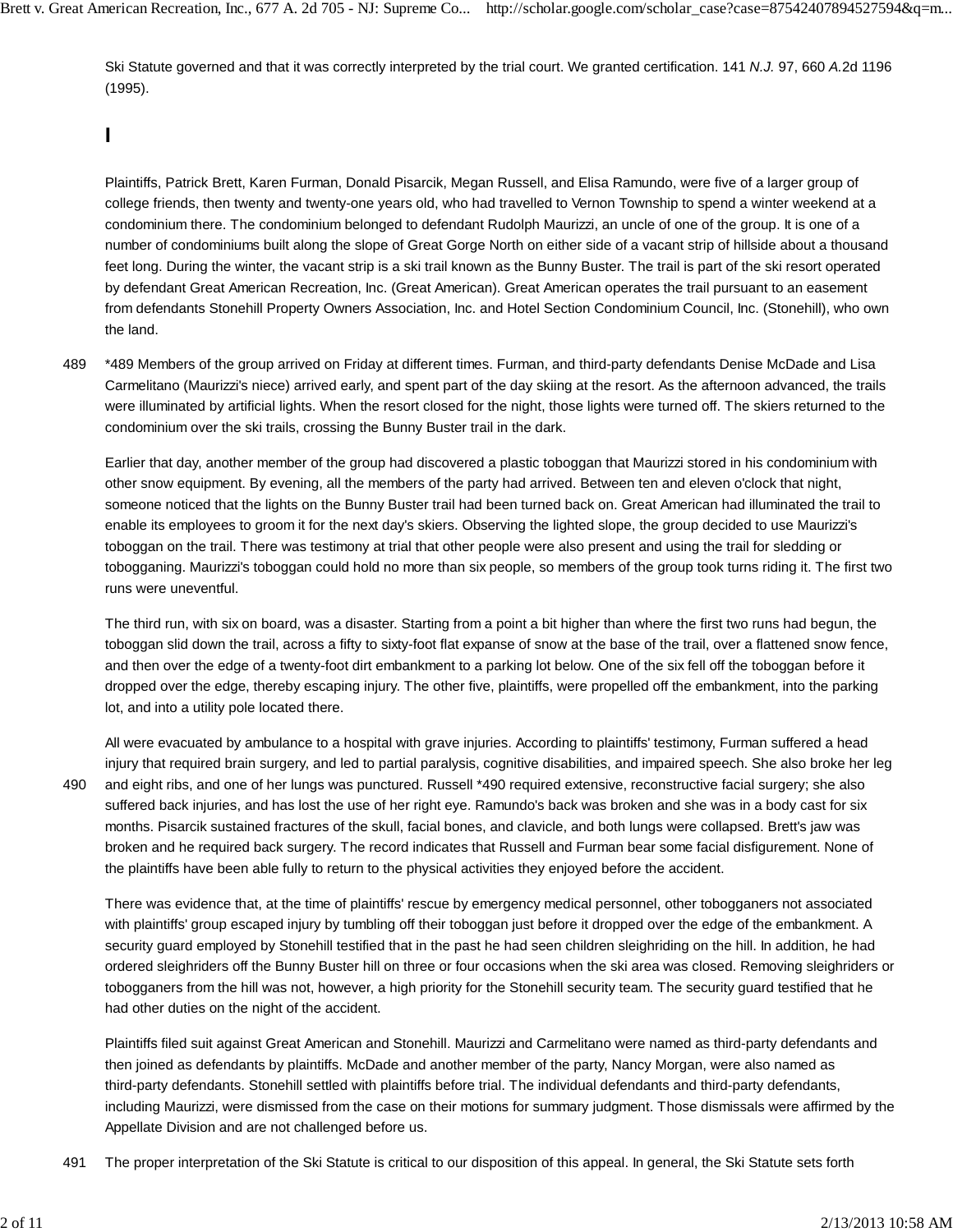certain duties for ski-resort "operators" and for "skiers" as those terms are defined in the statute. Operators must post signs or otherwise distribute information on the difficulty and condition of the ski trails and "[r]emove as soon as practicable obvious, man-made \*491 hazards." *N.J.S.A.* 5:13-3(a)(1) to -3(a)(3). Skiers, defined in some circumstances to include tobogganers, must know the limits of their abilities, ski under control, and ski only on designated trails. *N.J.S.A.* 5:13-4(c) to -4(g). The statute also provides that skiers assume risks inherent in their sport. *N.J.S.A.* 5:13-5.

Great American moved for involuntary dismissal at the close of plaintiffs' case, *see R.* 4:37-2, and for judgment at the close of all the evidence. *See R.* 4:40-1. In support of its motion for dismissal, Great American argued that the Ski Statute applied to plaintiffs' claims. Defendant maintained that plaintiffs were skiers as defined by the statute and, accordingly, had an obligation to know the limits of their abilities and to maintain control of their course and speed, and that they assumed the risk of the hazard they encountered. In addition to being skiers, defendant contended that plaintiffs were also trespassers and that its common-law duty to plaintiffs was merely to refrain from willfully injurious acts. As a result, Great American argued, it owed plaintiffs none of the statutory duties of operators, and plaintiffs were "totally barred" from bringing suit. In effect, Great American's position called for an integration of the common law of premises liability with the duties codified by the Ski Statute, with the result that plaintiffs bore all of the statutory obligations of skiers, but could not benefit from any of the statutory obligations of operators because of their status as trespassers.

Plaintiffs did not contest that the statute applied, and the trial court held that it governed the case. However, the court did not accept defendant's argument that the operator owed plaintiffs none of the statutory duties, finding that if the Legislature had intended to exclude trespassers from the reach of the Ski Statute it would have done so expressly. The court held further that the record was sufficient to create a jury question whether plaintiffs were invitees, given the lighting on the slope and the possibility that defendant might be charged with knowledge that people would use the slope to toboggan. Even if plaintiffs were

not invitees, however, the court held that the jury could find that \*492 plaintiffs were persons to whom defendant owed a duty under the statute. Turning to the scope of the operator's duty, the trial court found that the statutory obligation to remove obvious, man-made hazards should be understood in its general sense as including a duty to eliminate or lessen a danger rather than including only a duty to physically remove the hazardous object. The trial court held that a reasonable jury could find that the configuration of the Bunny Buster, with the slope on one side of the snow fence, and the embankment, parking lot, and telephone pole on the other, constituted an obvious, man-made hazard. 492

Accordingly, the motion to dismiss was denied. Another, substantially similar motion was denied at the close of trial. In formulating the jury instruction, the trial court noted that there was agreement that for the purposes of the Ski Statute plaintiffs were to be regarded as skiers and that defendant was an operator. The court granted defendant's requests to charge the statutory duties, including assumption of risk, and agreed that the jury could consider the expert testimony to determine whether a hazard existed. The trial court also agreed with defendant that the Ski Statute displaced the common-law standard of care, and that a finding that either party had breached its statutory duties was the equivalent of a finding of negligence. The only major issue on which defendant did not prevail was its request to charge the jury that if it determined that plaintiffs were trespassers, defendant's duty under the Ski Statute would be reduced.

Accordingly, the court charged the jury:

[T]he first question you will have to consider and answer is whether the place where ... plaintiffs were injured was an obvious man[-]made hazard.

... [Y]ou can find if you feel that this is correct, that those areas included an embankment, a level area which was a driveway or a road or a parking area, and a ... utility pole at the foot of the embankment.

493

The trial court charged that the meaning of the expression "obvious, man-made hazard" should be determined by ordinary usage, adding only that "among the definitions of obvious in ordinary usage is something that ... is easily discovered, easily seen, easily understood, is something that is plain, patent, apparent, \*493 evident, clear, or manifest, or something that is readily perceived by the eye or the intellect," and that the jury should consider the expert testimony in determining whether such a hazard existed. Turning to the operator's duty to remove such hazards, the court instructed:

You should consider the use of the word "remove" in its ordinary and customary meaning. Now without intending to limit you ... I can indicate to you that it would be proper for you to consider that remove means not only to physically uproot, take to a different position, it also can mean to eliminate or reduce or obviate.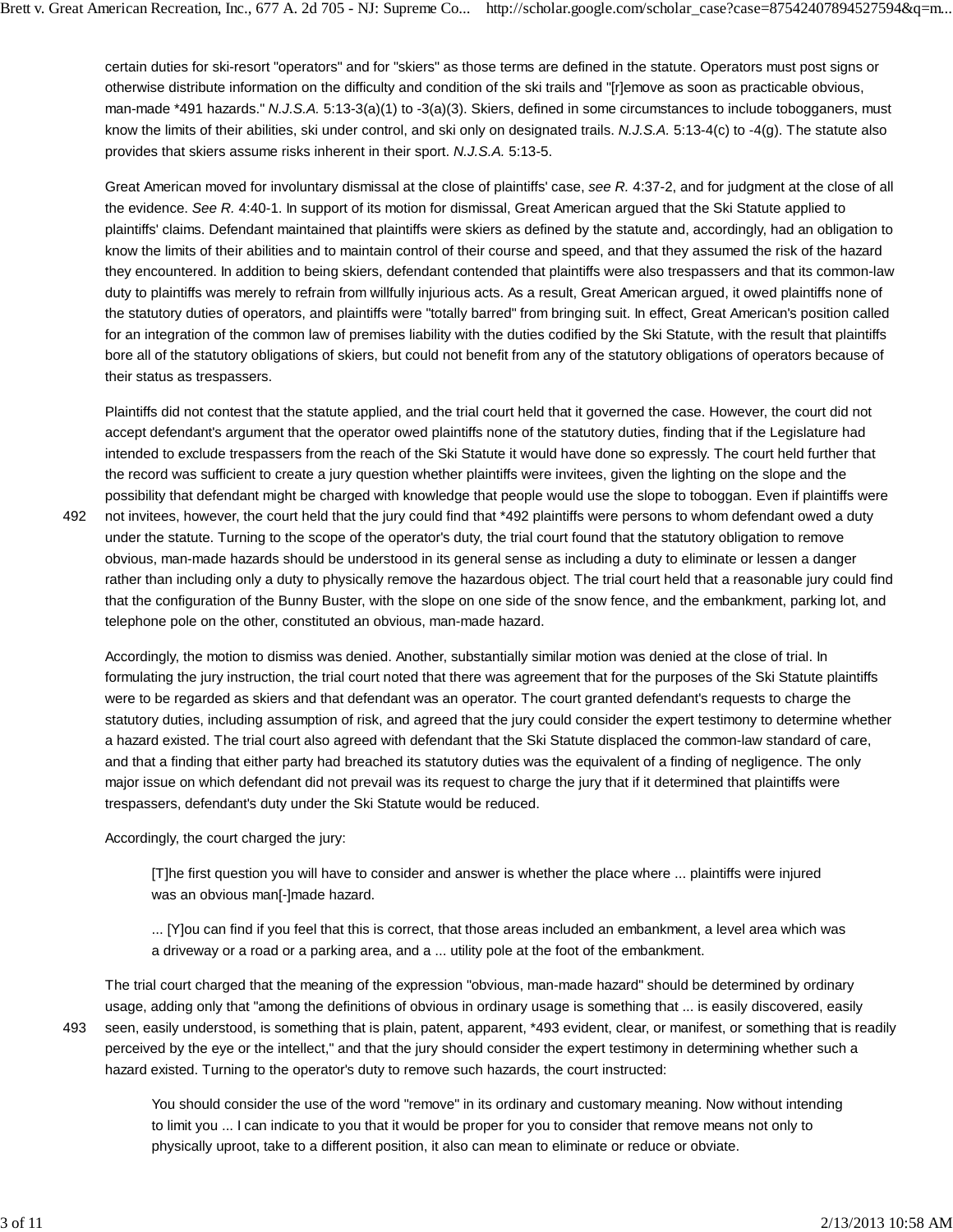The jury was also instructed that plaintiffs were skiers under the Ski Statute and that they could be found negligent in contributing to their injuries if they breached one of their statutory duties to toboggan in control and within their abilities.

The jury found plaintiffs as a group, Great American, and Stonehill to be negligent. The jury apportioned the negligence as follows: plaintiffs 22%, Great American 54%, and Stonehill 24%. The jury awarded damages to all plaintiffs in the amount of \$2,475,000.

Before the Appellate Division, Great American renewed its argument that the Ski Statute should be integrated with the common law to limit its duty to plaintiffs to a standard even less burdensome than that which the common law would impose with regard to trespassers. In the alternative, and apparently for the first time, defendant claimed that the Ski Statute should not have been applied at all to these facts, because the ski area was closed when the accident occurred, and because the statutory definitions of "operator" and "skier" apply only if the skier pays to ski. Under either theory, Great American claimed that it was entitled to a jury instruction charging it with no greater duty than that imposed by the common law with respect to trespassers, and that failure to so charge was reversible error.

494

The Appellate Division rejected defendant's arguments. 279 *N.J. Super.* 306, 652 *A.*2d 774 (1995). It agreed with the trial court that the Ski Statute applied and approved that court's interpretation of the various duties the statute imposed. The panel affirmed \*494 the trial court's implicit holding that the design of the slope could have constituted an "obvious, man-made hazard," and noted that a simple warning of the dangers of tobogganing could have constituted "removal" of the hazard. *Id.* at 317, 652 *A.*2d 774. The court rejected Great American's argument that, as trespassers, the plaintiffs would have been barred from recovery under the common law. The court held that if plaintiffs' presence was foreseeable and the risk of injury was great, defendant owed them a non-delegable duty of care. *Id.* at 317-18, 652 *A.*2d 774.

Before this Court, defendant asserts that the Appellate Division's interpretation of an operator's duties under the Ski Statute was overbroad and in conflict with the legislative intent and the public policy underlying the law. Defendant argues that the Legislature intended to circumscribe the duties of ski-resort operators in order to prevent "runaway liability" resulting from the application of comparative negligence principles to the sport of skiing. Great American also asserts that the policy of this State is to limit litigation arising from recreational activities. Based on those principles, defendant contends that the duty to "remove" obvious man-made hazards should be construed narrowly, and not, as did both courts below, to include a duty to reduce or obviate a hazard by, for example, providing warnings. Nor, it is argued, do "hazards" properly include permanent features such as utility poles or the design of the slope. Great American also renews its argument that the Ski Statute should not have been applied to this case, because it was not an operator for sports such as tobogganing that are foreign to its business purpose and for which it receives no consideration.

### **II**

# **A**

In 1979, the Legislature enacted the Ski Statute, *L.* 1979, *c.* 29 (codified at *N.J.S.A.* 5:13-1 to -11), in response to the Vermont Supreme Court's decision in *Sunday v. Stratton Corp.,* 136 *Vt.* 293, \*495 390 *A.*2d 398 (1978). *Assembly Judiciary, Law, Public Safety and Defense Committee, Statement to Assembly, No. 1650* (Nov. 20, 1978) (hereinafter *Committee Statement*). In *Sunday,* the court held that the common-law doctrine of assumption of risk would no longer serve as a complete bar to skiers who seek to recover from ski-resort operators for injuries caused by hazardous trail conditions. 390 *A.*2d at 402. Before the *Sunday* decision, the law was exemplified by *Wright v. Mt. Mansfield Lift, Inc.,* 96 *F. Supp.* 786 (D.Vt. 1951), which held that "[o]ne who takes part in such a sport accepts the dangers that inhere in it so far as they are obvious and necessary." *Id.* at 791. 495

The *Sunday* ruling uniformly was interpreted as broadening the potential liability of ski resorts. The ski industry alerted state legislators to the implications of that holding on ski-area operators' liability insurance premiums and on the economics of their industry as a whole. *See* Kent Feuerhelm *et al.,* "From Wright to Sunday and Beyond: Is the Law Keeping Up with the Skiers?," 1985 *Utah L.Rev.* 885, 891 & n. 31. New Jersey was not alone in legislating in the wake of the *Sunday* decision. Some states restored the assumption-of-risk bar by creating an exception to their comparative negligence statutes. 42 *Pa. Cons. Stat. Ann.* § 7102(c); *Vt. Stat. Ann.* tit. 12, § 1037; *see* 1977 *Vt. Laws* 119 (statement of legislative intent); *Wyo. Stat.* §§ 1-1-121 to -123. Other state legislatures, including our own, did not adopt so absolute an approach, choosing instead to codify the respective 496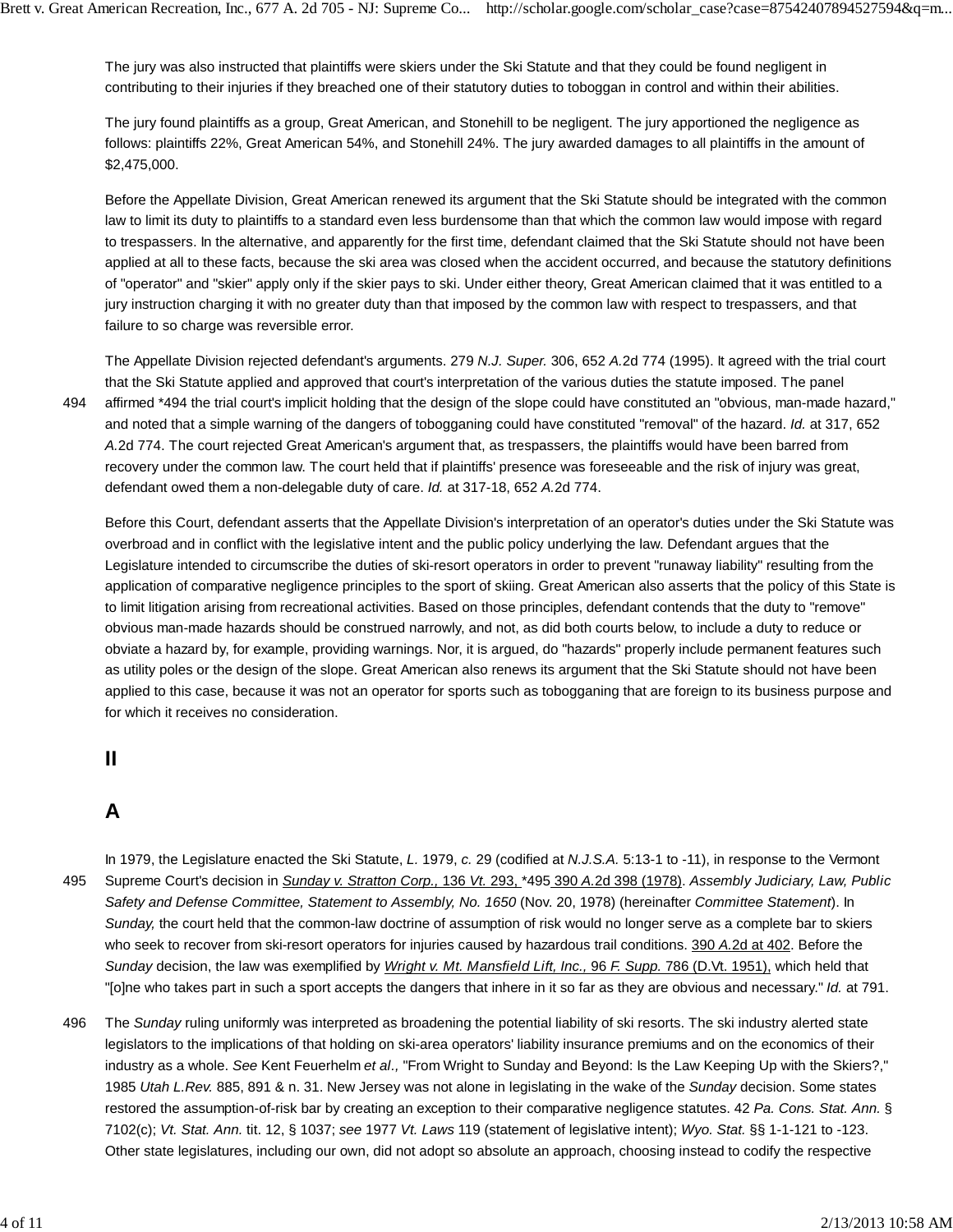duties and liabilities of skiers and resort operators and to attempt to identify the inherent risks of skiing by listing examples of risks that the skier assumes or that the resort operator has no duty to correct. *See, e.g., Alaska Stat.* §§ 05.45.010 to .210; *Colo. Rev. Stat.* §§ 33-44-101 to -114; *Conn. Gen. Stat.* §§ 29-211 to -214; *Idaho Code* §§ 6-1101 to -1109; *Me. Rev. Stat. Ann.* tit. 26, § 488; *Mass. Gen. L.* ch. 143, §§ 71I, 71N to 710; *Mich. Comp. Laws Ann.* §§ 408.321 to 408.344; *Mont.Code. Ann.* §§ 23-2-731 to -736; *Nev.Rev.Stat.* §§ 455A.010 to .190; *N.H. Rev. Stat. Ann.* §§ 225-A:1 to -A:26; *N.J.S.A.* 5:13-1 to -11; *N.M. Stat. Ann.* §§ 24-15-1 to -14; *N.Y. Lab. Law* §§ 866 to 867; *N.C. Gen.Stat.* \*496 §§ 99C-1 to -5; *N.D. Cent. Code* §§ 53-09-01 to -11; *Ohio Rev. Code Ann.* §§ 4169.01 to .99; *Or. Rev. Stat.* §§ 30.970 to .990; *R.I. Gen. Laws* §§ 41-8-1 to -4; *Tenn. Code Ann.* §§ 68-114-101 to -107; *Utah Code Ann.* §§ 78-27-51 to -54; *Wash. Rev. Code* §§ 70.117.010 to .040; *W. Va. Code* §§ 20-3A-1 to -8. Many state statutes impose specific duties on the operator, typically including a duty to post signs or remove non-inherent hazards. Thus, the majority of states provide a basic code of conduct for skiers and operators, often combined with a legislatively prescribed enumeration of risks assumed by skiers.

#### Our Legislature stated that its purpose was

to make explicit a policy of this State which clearly defines the responsibility of ski area operators and skiers, recognizing that the sport of skiing and other ski area activities involve risks which must be borne by those who engage in such activities and which are essentially impractical or impossible for the ski area operator to eliminate. It is, therefore, the purpose of this act to state those risks which the skier voluntarily assumes for which there can be no recovery.

#### [*N.J.S.A.* 5:13-1(b).]

Both the duties imposed and the underlying public policy make clear that the Ski Statute's codification of rights and remedies applies only between parties defined as skiers or ski-area operators. *N.J.S.A.* 5:13-2(c) provides that a skier is "a person utilizing the ski area for recreational purposes such as skiing or operating toboggans, sleds or similar vehicles, and including anyone accompanying the person. Skier also includes any person in such ski area who is an invitee, whether or not said person pays consideration."

In contrast, the majority of states limit their statutes to those who practice the sport of skiing. A few, however, have broader application. *See Alaska Stat.* § 05.45.200(8) (including tobogganers and anyone "using any of the facilities of a ski area, including ski slopes and trails"); *Colo. Rev. Stat.* § 33-44-103(8) (including anyone using ski area for purpose of sliding downhill on snow or ice on, among other things, a toboggan "or any other device" or using any facility of ski area including ski slopes and trails); *Me. Rev. Stat. Ann.* tit. 26, § 488(1)(B) (similar); *Mont. Code. Ann.* \*497 § 23-2-732(2) (including "any person admitted to a ski area or using the ski trails, areas, and other improvements"); *N.H. Rev. Stat. Ann.* § 225-A:2(II) (including any person "utilizing the ski slopes, trails, jumps or other areas" within ski area).

Comparison with other statutes suggests that our Legislature intended to reach a broader class of persons than those states that regulate only persons who ski, but less encompassing than those that bring virtually anyone who ventures within the ski area under their assumption-of-inherent-risk regime. Our statute provides:

"Operator" means a person or entity who owns, manages, controls or directs the operation of an area where individuals come to ski, whether alpine, touring or otherwise, or operate skimobiles, toboggans, sleds or similar vehicles *and pay money or tender other valuable consideration for the privilege of participating in said activities.* ...

[*N.J.S.A.* 5:13-2(a) (emphasis added).]

Other ski statutes generally do not define a ski-area operator on the basis of whether persons pay consideration to use the ski area. Our Legislature apparently intended to limit the class of operators, and thus the reach of the law, to persons in the business of providing a place to engage in one of the prescribed types of winter sports, and defined their duties and responsibilities only in relation to persons who engage in those sports and pay for the privilege of doing so. Indeed, the statutory duties of ski-area operators apparently would be irrelevant to persons who use portions of the ski area for activities such as hiking or rock climbing. Nor may such persons be said to assume risks, inherent or otherwise, greater than those assumed by any other member of the public. The clear implication is that an entity is an operator with respect to persons who practice a particular winter sport only when the entity accepts a consideration for providing a location for that specific sporting activity. (We need not resolve the statute's application to a person who evades payment of the required fee but practices the specific sport

497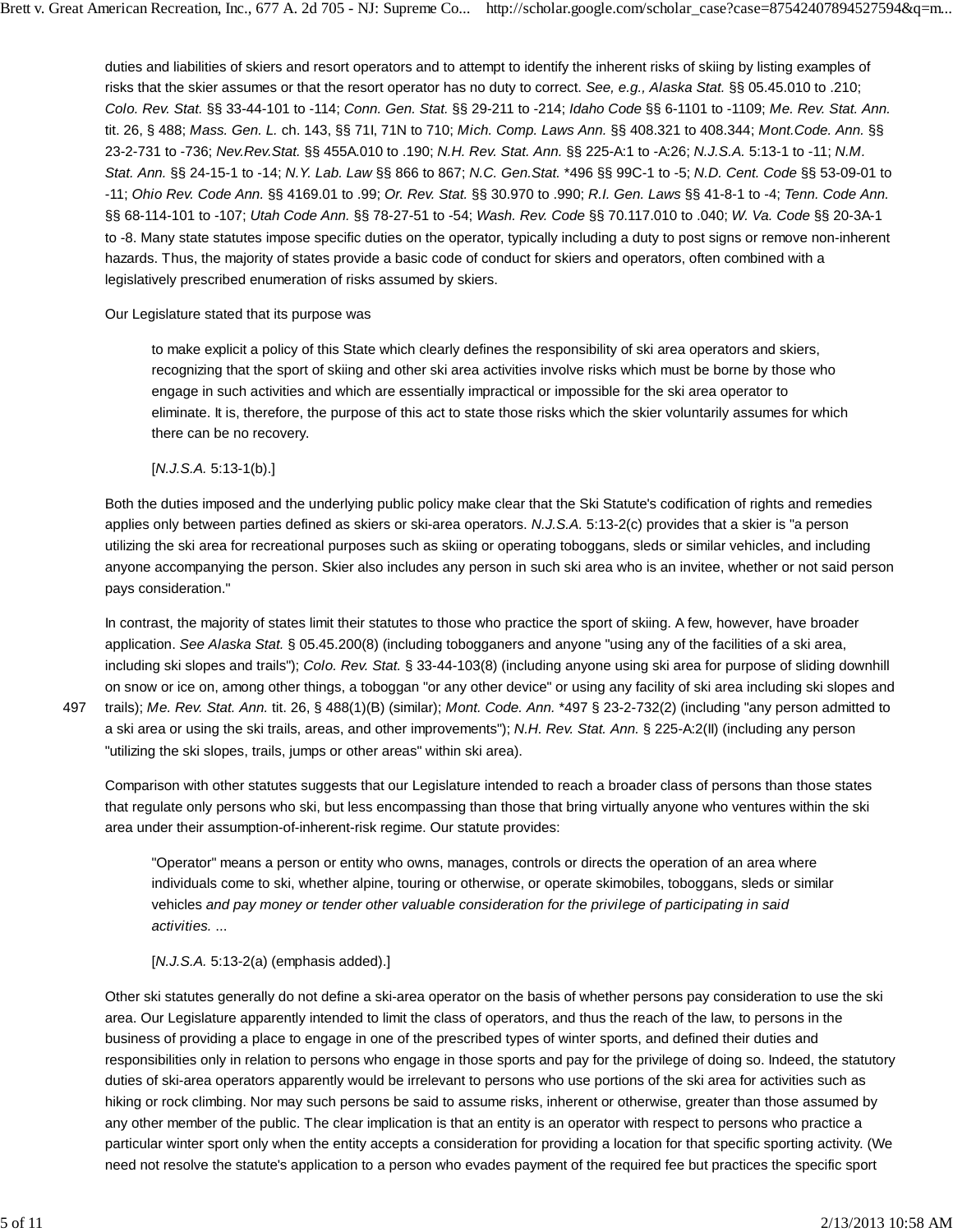for which the entity ordinarily receives compensation.)

\*498 That interpretation of the Ski Statute obviously applies as well to persons engaging in one of the winter sports listed in the statute even though it is not one of the sports for which the operator accepts a consideration. A business that charges a fee to use its cross-country ski trails is an operator with regard to cross-country skiers, but it is not an operator to others who may drive on its premises on motorized skimobiles, skate on its frozen lakes, or even slide down its hills on toboggans. In our view, the Legislature did not intend to impose a statutory duty on operators to post trail signs or remove hazards for sports foreign to the operator's business purpose. Similarly, no special assumption-of-risk immunity was provided to protect operators from suits filed by persons engaging in sports for which the operator receives no payment. Thus, if an operator accepts consideration only for downhill skiing, then only downhill skiers are "skiers" under the statute. 498

We recognize that the Ski Statute also provides that the term "skier" includes "any person in such ski area who is an invitee, whether or not said person pays consideration." *N.J.S.A.* 5:13-2(c). However, apart from that exception, New Jersey expressly limits the class of persons whose relationship is controlled by the Ski Statute to the "skier" who is on the land of another to practice a winter sport, and the "operator" who accepts payment for the privilege of practicing the sport in question. To hold that the Ski Statute governs the relationship between an operator of an area devoted to one sport, and a non-paying, non-invitee who practices a different sport, would frustrate that legislative scheme.

## **B**

499

With regard to its substantive aspects, New Jersey's Ski Statute is consistent with the general pattern of ski statutes elsewhere. Both skiers and operators are assigned specific duties. Chief among the duties assigned to skiers is that "[e]very skier shall maintain control of his speed and course at all times." *N.J.S.A.* 5:13-4(c). Furthermore, "[a] skier shall be the sole judge of his \*499 ability to negotiate any trail, slope, or uphill track and shall not attempt to ski or otherwise traverse any trail, slope or other area which is beyond the skier's ability to negotiate." *N.J.S.A.* 5:13-4(d).

*N.J.S.A.* 5:13-5 is captioned "Assumption of risk of skier":

A skier is deemed to have knowledge of and to assume the inherent risks of skiing, operating toboggans, sleds or similar vehicles created by weather conditions, conditions of snow, trails, slopes, other skiers, and all other inherent conditions. Each skier is assumed to know the range of his ability, and it shall be the duty of each skier to conduct himself within the limits of such ability, to maintain control of his speed and course at all times while skiing, to heed all posted warnings and to refrain from acting in a manner which may cause or contribute to the injury of himself or others.

The Ski Statute's list of inherent risks is illustrative, not exhaustive. In the skiing context, an inherent risk is one that cannot be removed through the exercise of due care if the sport is to be enjoyed. *See Schmitz v. Cannonsburg Skiing Corp.,* 170 *Mich. App.* 692, 428 *N.W.*2d 742, 744 (1988) (noting that if inherent dangers do not exist, "there is no skiing"). As the statement of legislative purpose indicates, the concept is intended to include those dangers that are "essentially impractical or impossible for the ski area operator to eliminate." *N.J.S.A.* 5:13-1(b). Although the Ski Statute provides that a skier's assumption of inherent risks raises a bar to suit for injuries that result from them, the general law of negligence has long recognized that a defendant has no duty with regard to such risks. *See Meistrich v. Casino Arena Attractions, Inc.,* 31 *N.J.* 44, 49, 155 *A.*2d 90 (1959) (noting that assumption of inherent risk "is an alternate expression for the proposition that defendant was not negligent").

In contrast to their duties to post signs and warn of trail conditions, the operators' duty to remove "obvious, man-made hazards" is couched in general terms. It is apparent that obviousness must be considered from the perspective of operators, because it is on them that the duty is placed. Significantly, the reference to "obvious" hazards places a broader obligation on operators than would be the case if they were responsible only for \*500 hazards of which they had actual knowledge. Clearly, an operator should know of obvious hazards on its mountain. Thus, there is an element of constructive notice in the Legislature's formulation of the operator's duty. The statute provides in the same section that

[n]o operator shall be liable to any skier unless said operator has knowledge of the failure to comply with the duty imposed by this section or unless said operator *should have reasonably known of such condition* and having such knowledge has had a reasonable time in which to correct [it].

500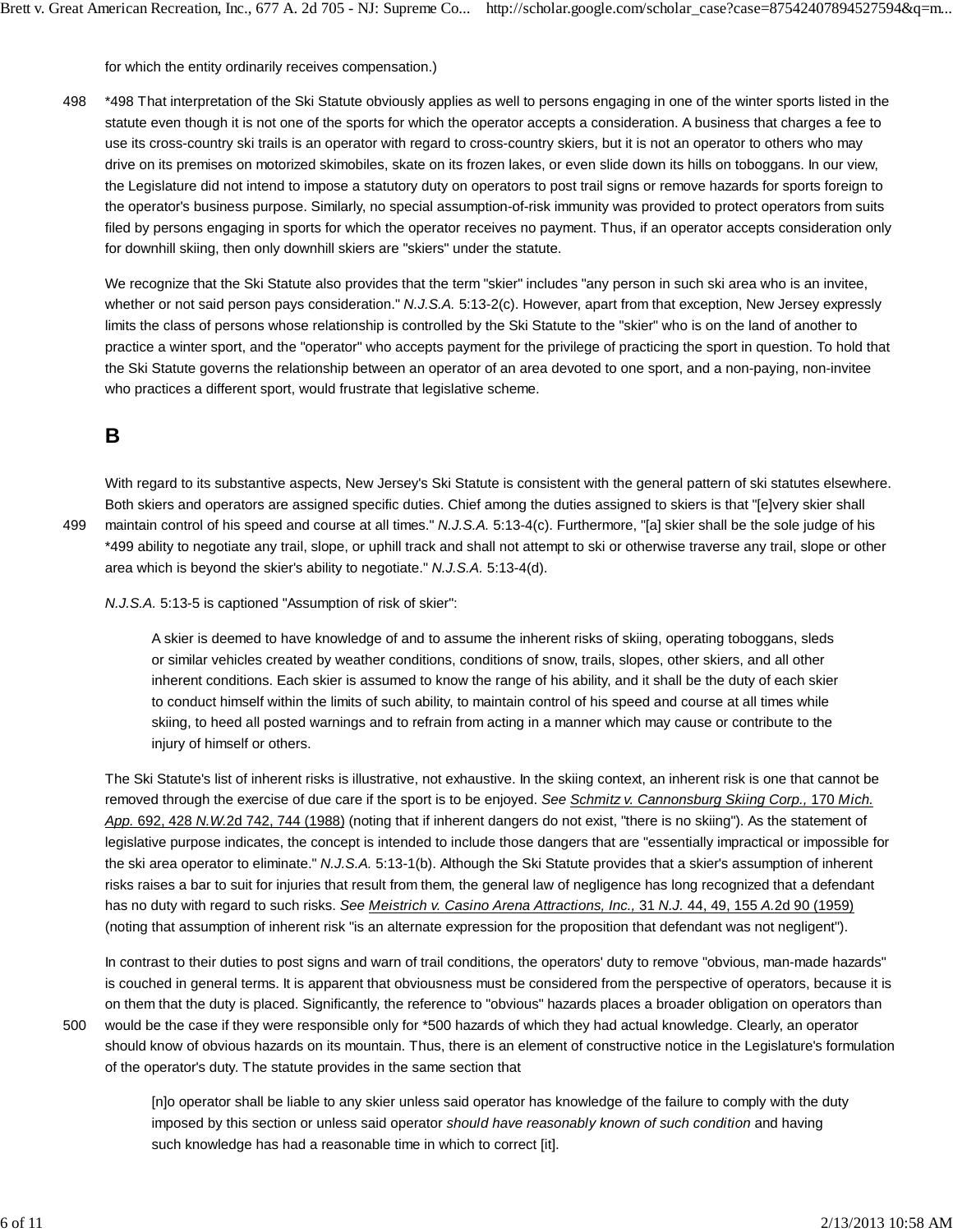[*N.J.S.A.* 5:13-3(d) (emphasis added).]

The Legislature incorporated the concept of foreseeability by specifying that an operator's duty extends to obvious hazards.

The duty to remove man-made hazards also casts a wide net. It excludes hazards that occur naturally on the mountain, that may be considered inherent to outdoor mountain sports and indeed form an integral part of their allure. Nonetheless, "[by] its nature, an alpine ski area is not a purely unaltered wilderness." Arthur N. Frakt & Janna S. Rankin, "Surveying the Slippery Slope: The Questionable Value of Legislation to Limit Ski Area Liability," 28 *Idaho L.Rev.* 227, 244 (1992). The placement of ski-lift towers, the use of artificial snow, and the layout of the trails all are man-made contributions to the skiing environment. Thus, for example, a jury could reasonably find that a tree left standing in the middle of a blind corner on a steep trail was an "obvious, man-made hazard," but that a tree was an inherent risk when it stood at the edge of a broad and straight fairway. We find that by restricting the duty of operators to man-made hazards, the Legislature has in large part simply restated the proposition that operators have no duty with regard to inherent risks of skiing.

The further limitation on the duty of operators, that obvious, man-made hazards need only be removed "as soon as practicable," confirms the conclusion that section 5:13-3(a)(3) is aimed at non-inherent hazards. Some man-made features of a ski slope are as inherent to the sport of skiing as the steepness of the mountain itself. One cannot have skiing without, for example, towers to support the ski lift. A danger that may feasibly be \*501 removed, however, is not an inherent danger. A jury might properly find that a ski-lift tower placed where skiers might be expected to crash into it is a non-inherent, man-made risk if it could have been placed in a safer location.

Such examples could be considered matters of ski-slope design, and some courts have held that hazards created by ski-slope design are inherent. *See Finnern v. Sunday River Skiway Corp.,* 984 *F.*2d 530, 535 (1st Cir.1993) (applying Maine law). We believe the better view is that design issues should be subjected to the same analysis as other risks. Thus, where a hazard resulting from a design flaw may be removed or eliminated, it is not inherent and, if obvious, the operator has a duty to remove it. *See White v. Deseelhorst,* 879 *P.*2d 1371, 1375 (Utah 1994) (holding that jury could find that placement of "cat track" intended to smooth traverse for novice skiers was unnecessarily dangerous and not an inherent risk); *Clover v. Snowbird Ski Resort,* 808 *P.*2d 1037, 1043-48 (Utah 1991) (holding that jury could conclude that blind jump in intermediate trail is not an inherent risk).

Skiers may, of course, be injured in the course of breaching their statutory duty to ski in control by a hazard that is not inherent and which the operator was under a duty to remove. In that case, New Jersey's comparative negligence statute, *N.J.S.A.* 2A:15-5.1 to -5.8, will control, and the relative fault of the parties will be weighed to determine the injured party's ultimate recovery. *See N.J.S.A.* 2A:15-5.1. By turning to the doctrine of comparative negligence in those situations where the skier has voluntarily, but unwisely, encountered a risk that the operator could have removed, the Ski Statute has tracked the common law of negligence. *See Meistrich, supra,* 31 *N.J.* at 51-54, 155 *A.*2d 90 (explaining that assumption of risk is equivalent to contributory negligence when plaintiff is injured by hazard caused by defendant's negligence, the existence of which plaintiff knew or should have known and unreasonably decided to encounter).

\*502 To a significant extent, therefore, the operator's duty to "[r]emove as soon as practicable obvious, man-made hazards" and the skiers' assumption of inherent risks incorporate a rough restatement of general principles of negligence, as adapted to the context of skiing. The statutory standard does not necessarily mirror the common law. In some respects the balance has been shifted in favor of operators. For example, a danger that is foreseeable may fall short of being "obvious." Nonetheless, the analysis of liability under the Ski Statute and the analysis under the common law of negligence have significant parallels. 502

That fact, coupled with the Legislature's statements of intent, lead us to conclude that where the Ski Statute properly applies, the Legislature intended completely to displace the common law with regard to the statutorily defined parties. The Ski Statute was intended to "clearly define<sup>[]</sup> the responsibility of ski area operators." *N.J.S.A.* 5:13-1(b). The legislative committee statement stated as a primary concern the uncertainty over operator liability following Vermont's *Sunday* case. *See Committee Statement, supra.* That interest would have been poorly served had the Ski Statute merely supplemented the common law. By codifying, as modified, fundamental principles of negligence as they apply to skiers and ski-area operators, the Legislature provided certainty by occupying the entire field. *See* Jeffrey W. Lorell, "The New Ski Law: Are Downhill Injury Claims Headed Downhill?," 103 *N.J.L.J.* 197, 210 (March 8, 1979) ("The act does not exonerate a ski area ... but rather embraces a test for negligence traditionally established for this sport.... [I]t only makes explicit the inapplicability of comparative negligence in those situations where it would not apply in any event.").

501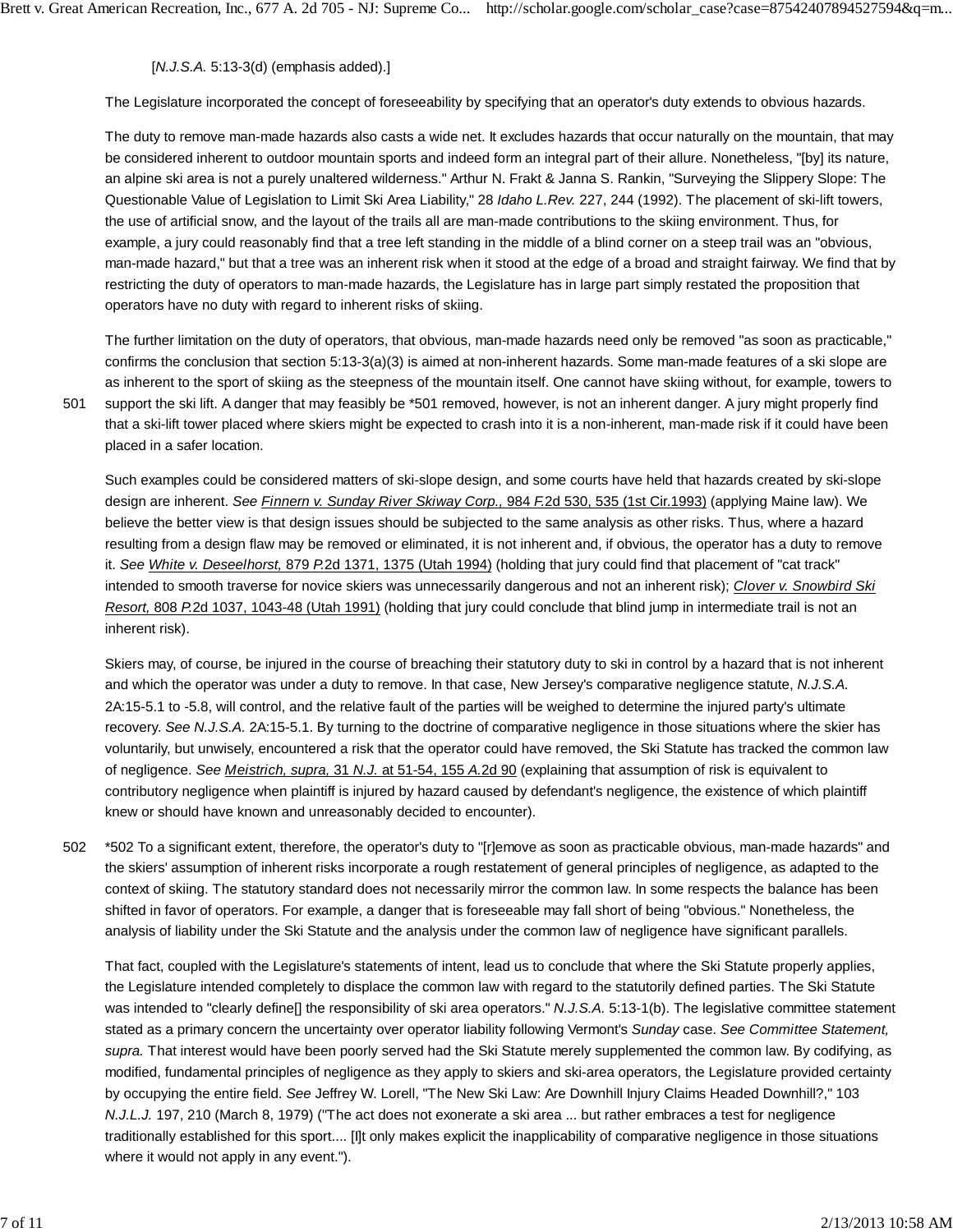# **III**

503

Because the Ski Statute pre-empts the law of ski-area operators' liability, whether the statute is properly applied to a given set of facts becomes a critical threshold issue. We hold that the statute does not apply between these parties and that the trial \*503 court erred in this regard. Defendant does not operate a tobogganing resort nor accept consideration from persons who wish to toboggan on its premises. Neither plaintiffs nor any other tobogganers tendered consideration for tobogganing and, if they had, presumably the consideration would have been refused and the tobogganers denied admission to the slopes. Under the terms of the Ski Statute, therefore, defendant was not an operator as to these tobogganers, plaintiffs were not skiers with regard to Great American, and the Ski Statute was inapplicable.

We hold, however, that defendant is barred by the doctrine of invited error from contesting that threshold issue. The doctrine of invited error operates to bar a disappointed litigant from arguing on appeal that an adverse decision below was the product of error, when that party urged the lower court to adopt the proposition now alleged to be error. The rule is based on considerations of fairness and preservation of the integrity of the litigation process. "Elementary justice in reviewing the action of a trial court requires that that court should not be reversed for an error committed at the instance of a party alleging it." *Bahrey v. Poniatishin,* 95 *N.J.L.* 128, 133, 112 *A.* 481 (E. & A. 1920).

Thus, where error was advanced to secure a tactical advantage at trial, the party responsible will not be permitted to complain on appeal. "The defendant cannot beseech and request the trial court to take a certain course of action, and upon adoption by the court, take his chance on the outcome of the trial, and if unfavorable, then condemn the very procedure he sought and urged, claiming it to be error and prejudicial." *State v. Pontery,* 19 *N.J.* 457, 471, 117 *A.*2d 473 (1955); *see Carrino v. Novotny,* 78 *N.J.* 355, 369, 396 *A.*2d 561 (1979) (holding that defendant who induced erroneous involuntary dismissal was bound by error and could not later contest amount of co-defendant's liability). Particularly where the parties appear to be in agreement on a difficult question of law, the trial court's reliance on the erroneous contentions of counsel is understandable, and it would be

unfair to both the trial court and to the appellant's adversary to reverse. *See Terminal* \*504 *Constr. Corp. v. Bergen County Hackensack River Sanitary Sewer Dist. Auth.,* 18 *N.J.* 294, 339, 113 *A.*2d 787 (1955); *Spedick v. Murphy,* 266 *N.J. Super.* 573, 593, 630 *A.*2d 355 (App.Div.) (holding that appellant could not object to admission of doctors' testimony where court and counsel all agreed that doctors could testify), *certif. denied,* 134 *N.J.* 567, 636 *A.*2d 524 (1993); *Venuto v. Lubik Oldsmobile, Inc.,* 70 *N.J. Super.* 221, 229, 175 *A.*2d 477 (App.Div. 1961) (holding party may not raise as plain error admission of evidence where party agreed to its admission at trial). The rationale is not far removed from that underlying the doctrine of waiver, in that counsel has deprived the court of the opportunity to make a correct ruling and the adversary of the ability to meet the objection. *See United States v. General Motors Corp.,* 226 *F.*2d 745, 750 (3d Cir.1955); *Vartenissian v. Food Haulers, Inc.,* 193 *N.J. Super.* 603, 610, 475 *A.*2d 626 (App.Div. 1984). 504

The invited error doctrine has been applied in a wide variety of contexts, but it is particularly applicable where a party attempts to present a different theory on which to decide the case than the one advocated below. Thus it often has been held that a party may not argue that the jury was instructed to apply the wrong legal standard if that party argued for the application of that standard at trial. *Titus v. Lindberg,* 49 *N.J.* 66, 78, 228 *A.*2d 65 (1967); *Battenfeld v. Gregory,* 247 *N.J. Super.* 538, 548, 589 *A.*2d 1059 (App.Div. 1991); *Skripek v. Bergamo,* 200 *N.J. Super.* 620, 632, 491 *A.*2d 1336 (App.Div.), *certif. denied,* 102 *N.J.* 303, 508 *A.*2d 189 (1985). There is no reason to hold differently when the jury is instructed to apply a statutory as opposed to a common-law standard. *See Fox v. Township of Parsippany-Troy-Hills,* 199 *N.J. Super.* 82, 89, 488 *A.*2d 557 (App.Div.), *certif. denied,* 101 *N.J.* 287, 501 *A.*2d 949 (1985); *Gilborges v. Wallace,* 153 *N.J. Super.* 121, 138-39, 379 *A.*2d 269 (App.Div. 1977), *rev'd on other grounds,* 78 *N.J.* 342, 396 *A.*2d 338 (1978).

505

The record makes plain that the interpretation of the Ski Statute was vigorously contested before the trial court, as was the proper way to charge the Ski Statute to the jury. However, on \*505 the issue of whether the Ski Statute applied at all, an issue that precedes questions concerning statutory interpretation or the parameters of the jury charge, counsel for Great American was adamant that it did. The trial court correctly identified the problem as a difficult one on these unusual facts, and struggled with its decision. Several times the court confirmed defendant's position, inquiring at one point: "You are all taking the position now that the Ski Statute applies?" Defense counsel replied: "I have never said that it didn't apply, Judge."

Admittedly, defendant's position was complicated by its argument that, under the Ski Statute, the jury should be charged to consider plaintiffs' common-law status as trespassers on the slope. That contention does not permit defendant now to disavow altogether its correlative claim that the statute applied. Defendant never asserted that the jury should not be instructed on the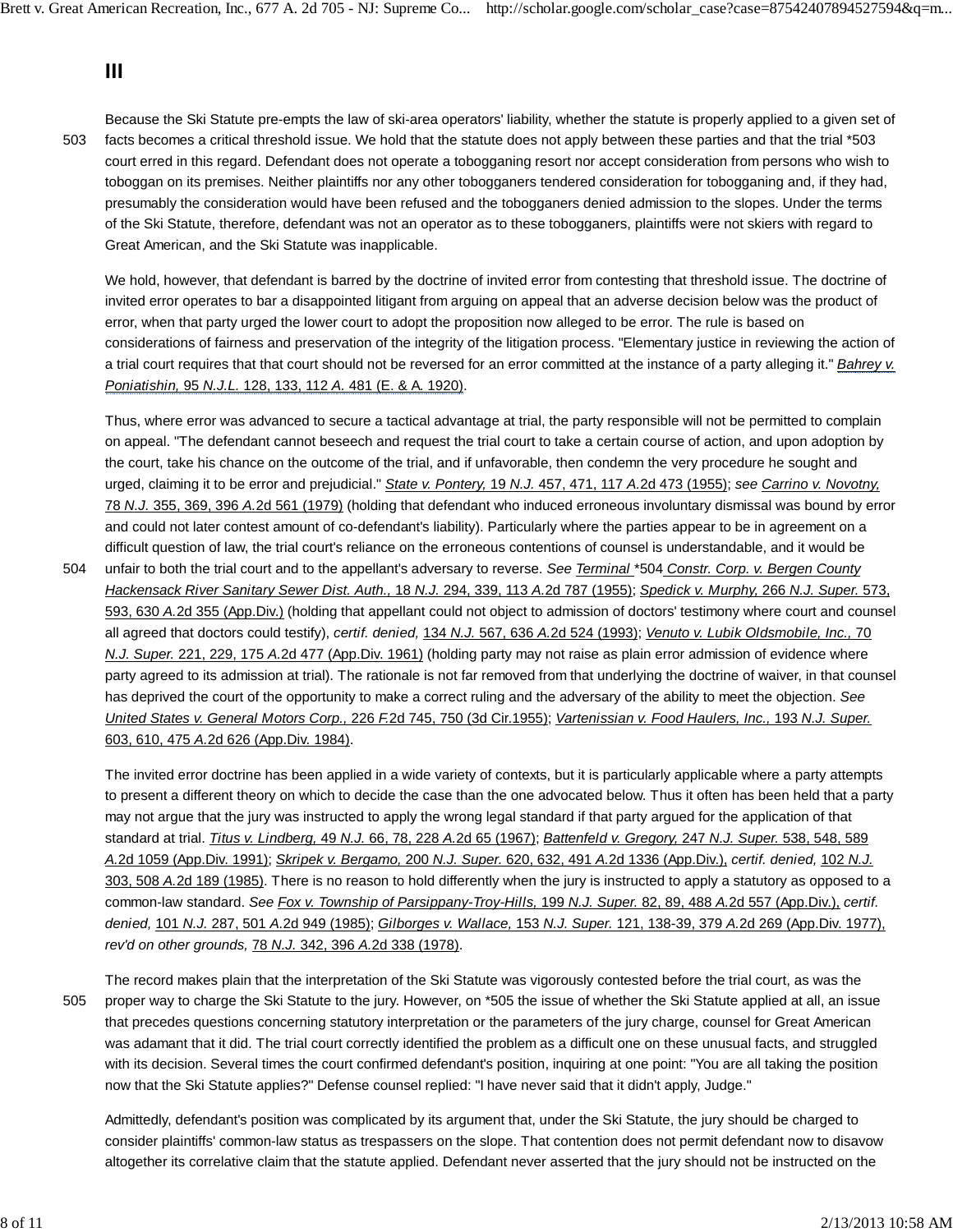ski statute unless the jury was also instructed on plaintiffs' status as trespassers. Plaintiffs were willing to try the case under the Ski Statute, and did so to a successful conclusion. The trial court's reliance on the positions of counsel, while error, was certainly understandable, particularly given the lack of authority on the issue. Defendant succeeded in framing the controversy as turning on the correct interpretation of the Ski Statute. The fact that defendant's interpretation was rejected does not justify retrial on the theory that the Ski Statute never applied at all.

We also hold that, having been persuaded to apply the Ski Statute, the trial court and the Appellate Division correctly interpreted its provisions and, accordingly, the judgment below must be upheld. We believe that the trial court properly left to the jury the question of whether an obvious, man-made hazard existed, given the fact-intensive nature of this issue and its relation to the balancing of fault. *See Reisman v. Great Am. Recreation, Inc.,* 266 *N.J. Super.* 87, 97, 628 *A.*2d 801 (App.Div.) (holding that determination of whether drunken employee who collided with plaintiff was inherent risk was properly left to jury), *certif. denied,*

506

134 *N.J.* 560, 636 *A.*2d 519 (1993); *White, supra,* 879 *P.*2d \*506 at 1375 (finding issue of fact regarding whether design hazard could have been alleviated); *Lopez v. Ski Apache Resort,* 114 *N.M.* 202, 836 *P.*2d 648, 656-57 (Ct.App.) (holding that whether ski-lift tower was inherent risk presents question of fact), *cert. denied,* 113 *N.M.* 815, 833 *P.*2d 1181 (1992); *Clover, supra,* 808 *P.*2d at 1045 (stating that whether risk is inherent is case-by-case determination).

We find that the jury charge correctly directed the discretion of the jury and that the record provides ample support for its findings. Unquestionably, the parking lot and the utility pole were man-made. Furthermore, the jury properly could have considered the position of those obstacles at the bottom of the slope as part of the slope's design, and whether the limited flat area for tobogganers to come to a stop constituted an additional man-made element of the hazard. The fact that there was no showing that the flat area of the Bunny Buster slope was hazardous for persons on skis could not have precluded a finding that it was a hazard for persons on toboggans. In addition to the obvious fact of plaintiffs' injuries, there was ample expert testimony on the danger of tobogganing on the Bunny Buster.

Having been instructed that plaintiffs were skiers for purposes of the Ski Statute, and given the evident peril of tobogganing on the Bunny Buster, the jury could consider evidence that Great American was aware of the presence of tobogganers on its slopes in assessing the "obviousness" of the hazard. The inviting aspect of the Bunny Buster, illuminated at night when the ski lift was not operating, and the presence of other tobogganers apparently without interference from Great American were signals to plaintiffs that tobogganing was at least tacitly approved and safe and could also support the inference that defendant should have been aware of plaintiffs' presence. *See McLaughlin v. Rova Farms, Inc.,* 56 *N.J.* 288, 304, 266 *A.*2d 284 (1970) (stating that presence of platform over water at swimming resort constituted invitation to dive and implied representation that diving was

safe); *cf. Harrison v. Middlesex Water Co.,* 158 \*507 *N.J. Super.* 368, 376-78, 386 *A.*2d 405 (App.Div. 1978) (dismissing claim against municipal landowner by skaters who fell through ice for, among other reasons, lack of evidence of constructive notice to police of plaintiffs' presence on the ice or that plaintiffs relied on police failure to order them off the ice in assuming that ice was safe), *rev'd on other grounds,* 80 *N.J.* 391, 403 *A.*2d 910 (1979). The proximity of the condominium development to the ski resort and the mutual benefit the two enterprises derive from each other's presence also would have been legitimate factors for the jury to consider in assessing whether it was obvious to Great American that its customers and others would venture onto the slopes for sledding or tobogganing after the lifts shut down for the night. Finally, the jury reasonably could have determined that Great American should have been aware that tobogganers using the Bunny Buster hill would confront a hazardous condition posed by the configuration of the hill and the adjacent parking area. 507

Turning to whether the hazard was inherent or whether it might practicably have been removed, the jury could have considered whether it was appropriate to locate the parking lot and the utility pole so close to the bottom of the hill or whether they could have been relocated and the flat area at the bottom of the hill extended. Defendant argued that the parking lot was not within Great American's control, but the jury could reasonably have discounted this claim. Nor need the jury have found that such drastic safety measures should have been undertaken. More efficient security patrols, or, as the Appellate Division recognized, a sign warning that tobogganing was unsafe on the Bunny Buster, might have reduced the hazard and thus "removed" it for the purposes of the Ski Statute. Thus the jury had ample grounds to find that the hazard was not inherent.

The jury could properly have weighed all of these factors to find that there was an "obvious, man-made hazard" that defendant could have removed, but did not. Except for the trespasser issue and some minor points not preserved on appeal, defendant did not object to the jury charge, and indeed argued for the \*508 instruction that a breach of a statutory duty was the equivalent of negligence. Concerning the plaintiffs' statutory duties, it cannot reasonably be contested that they breached their duties to maintain control and not to attempt a slope beyond their abilities. The jury's verdict, holding Great American 54% and plaintiffs 508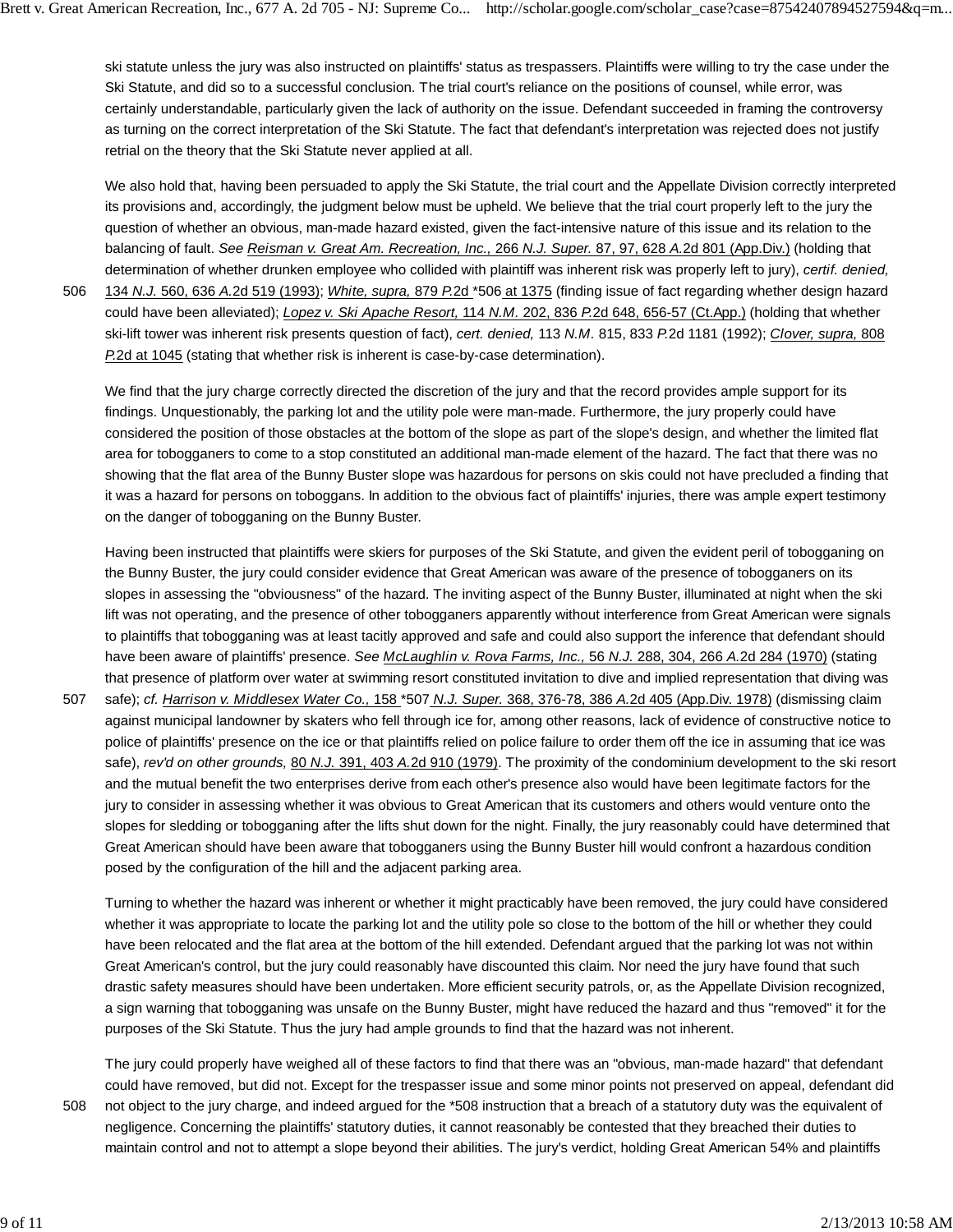22% at fault was a reasonable one on the record of this case.

## **IV**

We would not apply the doctrine of invited error where to do so would cause a fundamental miscarriage of justice. That exception to the doctrine has been explicitly recognized in criminal matters, *e.g., State v. Ramseur,* 106 *N.J.* 123, 281-82, 524 *A.*2d 188 (1987) (quoting *State v. Harper,* 128 *N.J. Super.* 270, 278, 319 *A.*2d 771 (App.Div.) (Handler, J.A.D.), *certif. denied,* 65 *N.J.* 574, 325 *A.*2d 708 (1974)), but we are satisfied that, in the unusual case, it may apply in civil proceedings as well. *See Ferry v. George Settle, Fischer Baking Co.,* 6 *N.J.* 262, 78 *A.*2d 264 (1951) (ordering new trial for several joint tortfeasors, including those who caused error complained of, where to do otherwise might result in those defendants bearing entire burden of plaintiff's damages). It has been held that invited error will not be grounds for reversal on appeal, even though it would otherwise be cognizable as plain error affecting substantial rights of the appellant. *Schult v. H. & C. Realty Corp.,* 53 *N.J. Super.* 128, 136, 146 *A.*2d 698 (App.Div. 1958), *certif. denied,* 29 *N.J.* 279, 148 *A.*2d 894 (1959). We need not determine here the quantum of prejudice that would justify relaxing the invited error rule, because we are convinced that, in this case, the verdict would have been the same had the common law been charged.

We cannot agree with defendant that plaintiffs, as trespassers, were owed no more than a duty to refrain from willfully injuring them. It is settled that the common-law classifications of persons on land should be applied flexibly in assessing the landowner's general tort obligation to avoid foreseeable harm to others. *Hopkins v. Fox & Lazo Realtors,* 132 *N.J.* 426, 438-39, \*509 625 *A.*2d 1110 (1993); *Butler v. Acme Markets, Inc.,* 89 *N.J.* 270, 275-77, 445 *A.*2d 1141 (1982). Landowners owe a higher duty even to trespassers when their presence is foreseeable, *see Snyder v. I. Jay Realty Co.,* 30 *N.J.* 303, 312, 153 *A.*2d 1 (1959); *Imre v. Riegel Paper Corp.,* 24 *N.J.* 438, 444-45, 132 *A.*2d 505 (1957), particularly if an artificial condition or "dangerous instrumentality" on the land poses a danger to them. *Renz v. Penn Central Corp.,* 87 *N.J.* 437, 462, 435 *A.*2d 540 (1981); *Imre, supra,* 24 *N.J.* at 445, 132 *A.*2d 505; Restatement (Second) of Torts § 337 (1965) (setting forth rule of liability for "Artificial Conditions Highly Dangerous to Known Trespassers"). We need not struggle to place plaintiffs within one or another of the common-law classifications, nor need we determine whether the technical elements of the dangerous instrumentality rule are satisfied. The issue is whether, "in light of the actual relationship between the parties under all of the surrounding circumstances," the imposition of a duty on the landowner is "fair and just." *Hopkins, supra,* 132 *N.J.* at 438, 625 *A.*2d 1110; *see Wytupeck v. City of Camden,* 25 *N.J.* 450, 460, 136 *A.*2d 887 (1957) ("[T]he common law raises a `public duty' of care commensurate with the risk of harm."); *Imre, supra,* 24 *N.J.* at 443, 132 *A.*2d 505; *Strang v. South Jersey Broadcasting Co.,* 9 *N.J.* 38, 45, 86 *A.*2d 777 (1952) ("The basis of liability is the foreseeability of harm, and the measure of duty is care in proportion to the foreseeable risk."). 509

In our view, the duty defendant owed to plaintiffs under the common law would, at a minimum, have encompassed a duty to remove obvious, man-made hazards as soon as practicable. To the extent that the duty owed to plaintiffs would be influenced by their status on the land, factors such as the presence of other tobogganers and sledders on the Bunny Buster, the mutual advantage derived by Stonehill and Great American by their proximity to each other, the inviting character of the illuminated slope, and the other indicia of the foreseeability that plaintiffs would decide to toboggan there would properly have been considered. The obviousness to defendant of the danger, its gravity, and whether plaintiffs' were able to perceive the risk to themselves also would \*510 have been considered by the jury in deciding whether the slope constituted a dangerous

instrumentality. 510

> We have already noted the parallels between the analyses of liability under the Ski Statute and under general principles of negligence. The same facts are relevant under both standards. To the extent the two standards differ, we perceive that defendant may have been benefitted rather than harmed by the error in applying the Ski Statute. For example, the jury instruction that an obvious danger was "easily discovered, easily seen, easily understood, is something that is plain, patent, apparent, evident, clear, or manifest," stated a higher and more restricted standard of foreseeability than would properly have been charged under general, common-law principles. In any event, any prejudice to defendant occurring by virtue of the trial court's application of the Ski Statute with defendant's acquiescence was insufficient to require reversal.

### **V**

For the foregoing reasons, the judgment is affirmed.